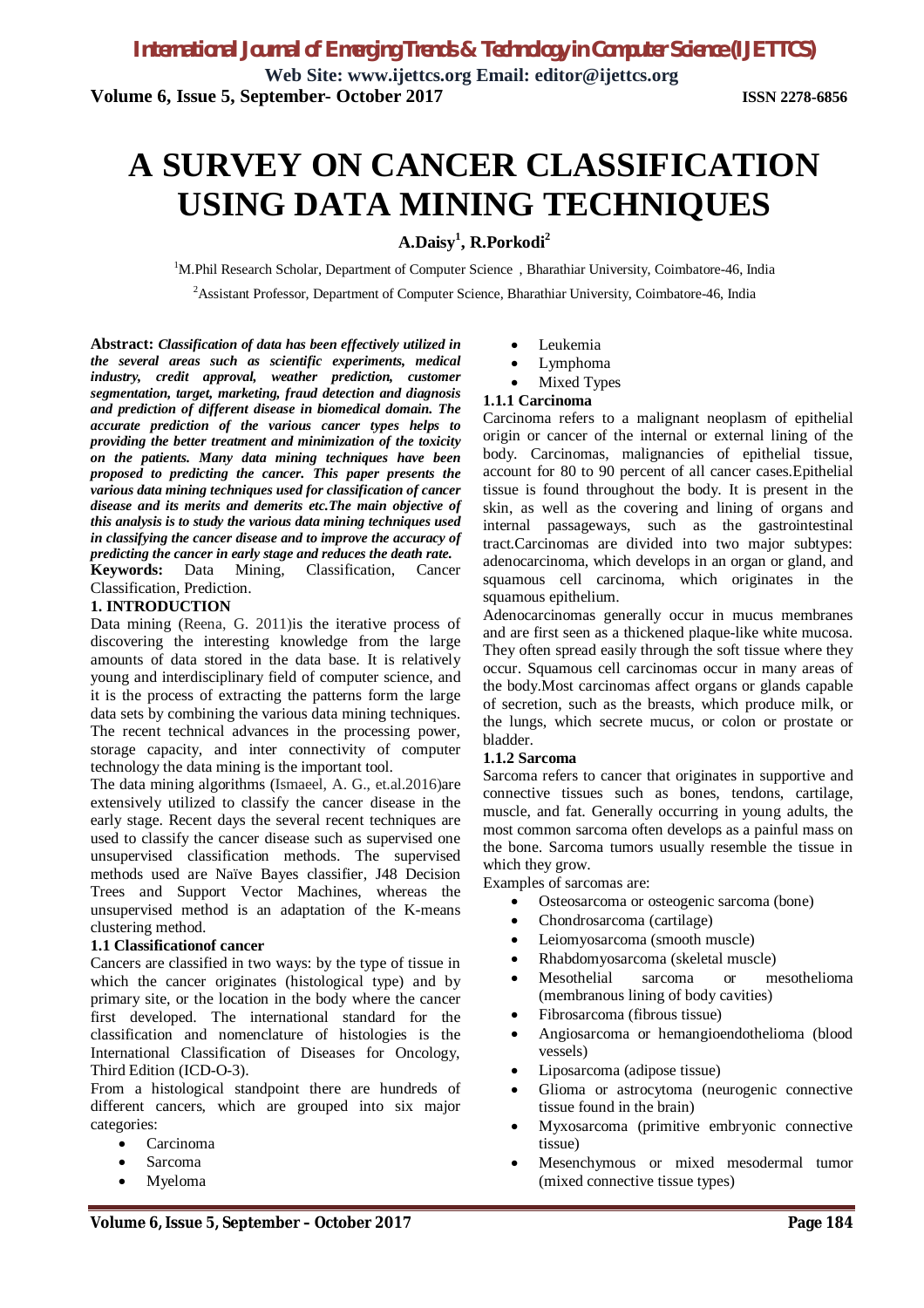**Web Site: [www.ijettcs.org](http://www.ijettcs.org) Email: [editor@ijettcs.org](mailto:editor@ijettcs.org)**

## **Volume 6, Issue 5, September- October 2017 ISSN 2278-6856**

#### **1.1.3 Myeloma**

Myeloma is cancer that originates in the plasma cells of bone marrow. The plasma cells produce some of the proteins found in blood.

### **1.1.4 Leukemia**

Leukemias ("liquid cancers" or "blood cancers") are cancers of the bone marrow (the site of blood cell production). The word leukemia means "white blood" in Greek. The disease is often associated with the overproduction of immature white blood cells. These immature white blood cells do not perform as well as they should, therefore the patient is often prone to infection. Leukemia also affects red blood cells and can cause poor blood clotting and fatigue due to anemia. Examples of leukemia include:

- Myelogenous or granulocytic leukemia (malignancy of the myeloid and granulocytic white blood cell series)
- Lymphatic, lymphocytic, or lymphoblastic leukemia (malignancy of the lymphoid and lymphocytic blood cell series)
- Polycythemiavera or erythremia (malignancy of various blood cell products, but with red cells predominating)

## **1.1.5 Lymphoma**

Lymphomas develop in the glands or nodes of the lymphatic system, a network of vessels, nodes, and organs (specifically the spleen, tonsils, and thymus) that purify bodily fluids and produce infection-fighting white blood cells, or lymphocytes. Unlike the leukemias which are sometimes called "liquid cancers," lymphomas are "solid cancers". Lymphomas may also occur in specific organs such as the stomach, breast or brain. These lymphomas are referred to as extranodal lymphomas. The lymphomas are subclassified into two categories: Hodgkin lymphoma and Non-Hodgkin lymphoma. The presence of Reed-Sternberg cells in Hodgkin lymphoma diagnostically distinguishes Hodgkin lymphoma from Non-Hodgkin lymphoma.

#### **1.1.6 Mixed Types**

The type components may be within one category or from different categories. Some examples are:

- adenosquamous carcinoma
- mixed mesodermal tumor
- carcinosarcoma
- teratocarcinoma

## **2. LITERATURE SURVEY**

Nilashi, M., et.al. [3] presented the knowledge based system to classification of breast cancer by using the clustering, noise removal and classification techniques. In present techniques the expectation maximization (EM) used as the clustering method for clustering the data in the related groups. Then the classification and Regression trees are utilized to generate the fuzzy rules for classification of the breast cancer disease in the present knowledge based system of fuzzy rule techniques. In order to overcome the multi collinearity issue we include Principal component Analysts (PCA) in the present technique. The present

technique tested with Wisconsin Diagnostic Breast cancer and Mammographic mass datasets and the result shows that improve the prediction accuracy of breast cancer.

Mahapatra, R., et.al. [4]presents the single layer Artificial Neural network for classification of cancer patient. In order to achieve the various feature reduction schemes the set of simple classifier utilized in this paper. Initially the Principal component analysis (PCA), Factor Analysis (FA) and Discrete Fourier Transform (DFT) utilized to reducing the dimension, after that these reduction dimensions are used to build the intelligent classifiers by using the various functional link Artificial Neural Network (FLANN).

Elyasigomari, V., et.al. [5] proposed hybrid approach MRMR-COA-HS (Minimum Redundancy and Maximum Relevance-Cuckoo Optimization Algorithm-Harmony Search) to overcome the gene selection issue to classification of cancer. Initially the MRMR utilized in the pre processing stage to select the top 100 genes, then the selected genes are fed in to the wrapper set up which contains the COA-HS algorithm and the SVM classification technique used in present technique it provides the high accuracy then finally classification performance of the selected genes are measured in terms of accuracy.

Liu, H., et.al. [6] proposed the Ensemble Gene selection method (EGS) to chosen the multiple gene subsets for classification purpose. In this technique the genes are chosen based on the conditional mutual information. The result shows that the present gene subset has good discriminative capability for data classification. Additionally the number of selected genes of the present techniques also finds out self adaptively. In order to increase the diversity of the present technique the initial points are allocate to various genes with highest information. If the multiple gene subsets have been obtained the present technique provides the train base classifiers and then the result is integrated by the majority voting strategy. The result shows that the present technique is outperform than the traditional techniques.

Jeleń, Ł., et.al. [7]presents the application of pattern recognition and image processing techniques to examine the significance of the feature extraction from the fine needle aspiration biopsy images and the cause of the reducing large number features by utilizing the various feature selection methods with small loss of the classification accuracy. The present technique used to reduce the size of the feature vector size then perform the classification with less information and deliver the satisfied results. The reduction of the feature vector leads to reduce the complexity of classification. The best classification feed forward to the neural network when the correlation measures are utilized. The present technique with correlation feature vector reach good performance and able classify the breast cancer data with high accuracy while the feature vector size reduced iteratively.

Nguyen, T., et.al. [8]proposed the novel approach for classification for predicting the cancer through gene expression profiles which is build with supervised learning hidden markov models (HMMs). The gene expression of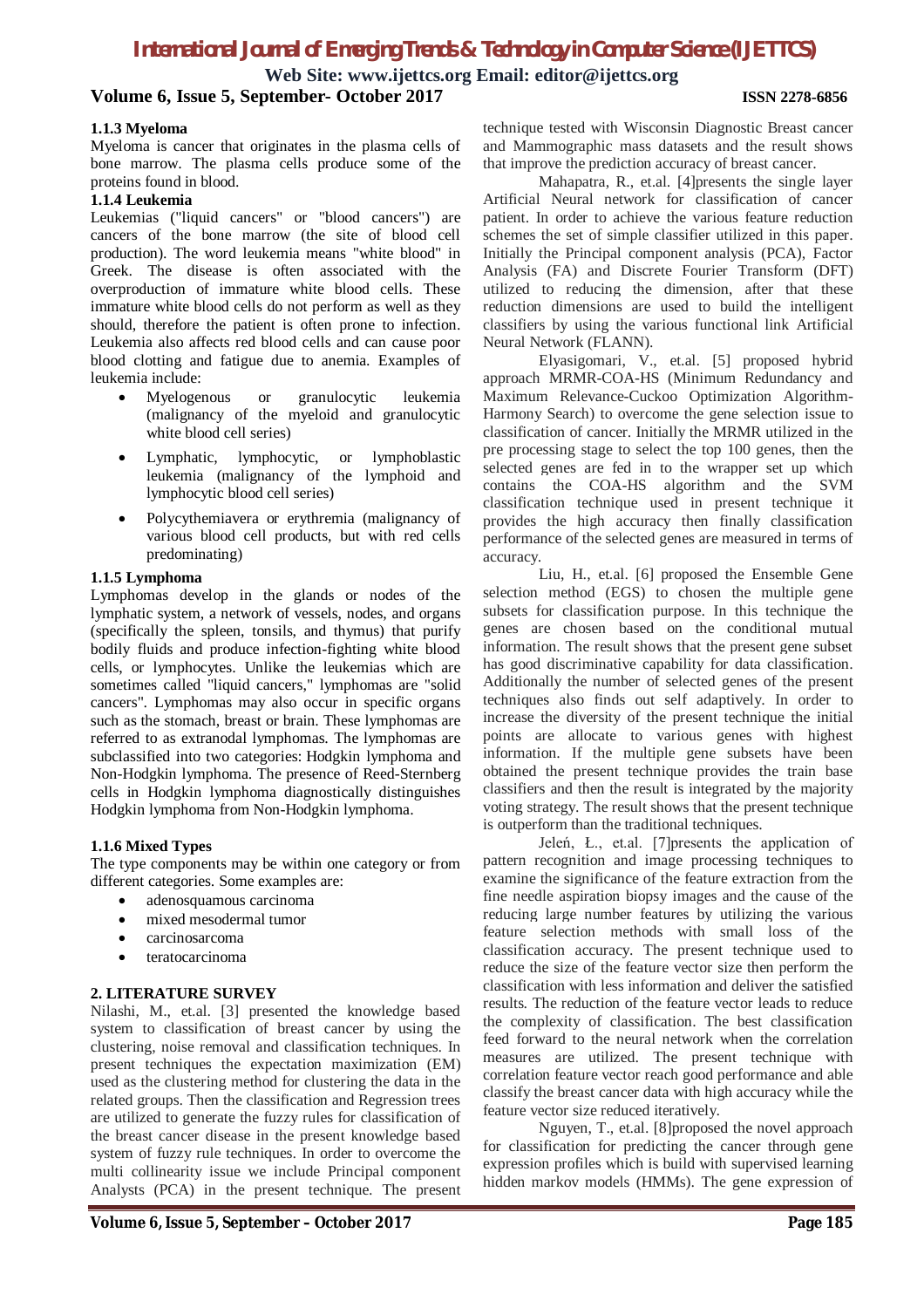**Web Site: [www.ijettcs.org](http://www.ijettcs.org) Email: [editor@ijettcs.org](mailto:editor@ijettcs.org)**

## **Volume 6, Issue 5, September- October 2017 ISSN 2278-6856**

each tumour is designed by HMM and the prominent discriminant genes are chosen by the present techniques depends on the modification of the analytic hierarchy process (AHP). The modified AHP allows quantitative factors which are used to rank the outcomes of the individual gene selection methods such as t-test, entropy, receiver operating characteristic curve, Wilcoxon test and signal to noise ratio.The result shows that the HMM is the powerful tool for cancer classification better than the classical classification techniques. The combinations of AHP-HMM provide the better stability and robustness to selection of gene and improve early detection, ease of use to the treatment of cancers in effective and efficient manner.

Xie, H., et.al. [9] presents random projection (RP) technique utilized to reduce the high dimensional features in to low dimensional space with the short duration to predicting the classification of cancer disease. In order to improve the accuracy of the random projection technique it's combining with other techniques such as Principle Component Analysis (PCA), Linear Discriminant Analysis (LDA), and Feature Selection (FS). The different combination of the methods tested with the microarray dataset. The result shows that the feature selection with random projection improves the classification accuracy better than the PCA and LDA.

Piao, Y., et.al. [10] presents the feature subset based ensemble method to classifying the multiple cancers by utilizing the miRNA expression data in order to generate the multiple subsets the feature relevance and redundancy considers. The present techniques utilize the C4.5 decision tree algorithm and SVM algorithm for classification. The present techniques tested with the sequence based miRNA expression datasets and validated with the 10 fold and leave one out cross validations. The result shows that the present technique reaches higher prediction accuracy than the traditional ensemble techniques.

Bharathi, A., & Natarajan, A. M. et al. [11] proposed a simple yet very effective method which is used to cancer classification using the very few gene expression. The aim of the present technique is the finding the smallest gene subsets for accurate cancer classification from micro array data by using supervised machine learning algorithms (SVM). The present techniques involves in two phase such as chosen some important genes by using the 2 way Analysis of Variance (ANOVA) ranking scheme, then test with the SVM classifier it provides the good accuracy.

Thein, H. T. T., &Tun, K. M. M. et al [12] presents the analysis of feed forward neural network and the island differential evolution propagation algorithm utilized to train this network. The aim of the present technique is a creating the effective tool for construct the neural models which helps to proper classification of different classes of breast cancer. The present techniques proposed two different migration topologies such as random topology and torus topology. The performances are tested with Wisconsin Breast Cancer Diagnosis problem and the result shows that the random topology

provides good classification accuracy compare to torus topology.

Dora, L., et.al. [13] proposed the novel Gauss Newton Representation based Algorithm (GNRBA) for classification of breast cancer. It uses the sparse representation with feature selection and evaluates the sparsity in a computationally efficient way. Then the present technique proposed new gauss Newton based classifier to find optimal weights for training samples for classification. The present techniques are tested with Wisconsin breast cancer database and Wisconsin Diagnosis breast cancer database from the UCI machine learning repository. The result shows that the present technique provides better accuracy, sensitivity, specificity, confusion matrices compare to traditional approaches.

Reis, S., et.al. [14] presents the analysis of categorize and automated classification of breast cancer by using the multi scale basic image features (BIF) and local Binary Patterns (LBP) combined with the random decision trees classifier used for the classification of breast cancer. The present techniques demonstrate the text based classification of Hematoxylin and Eosin (H&E) images from IBC. The result shows that the multi scale approach provides the good accuracy.

Kourou, K., et.al. [15]presents the recent Machine Learning (ML) approaches to predicting the cancer. The various predictive models are discussed based on ML techniques as well as various input features and data samples. The ML is the branch of artificial intelligence which is used to relate the problem of learning from the data samples in the concept of inference. The each learning process contains two phases. (i) Estimation of unknown dependencies in a system from the given dataset. (ii) Then the usage of the estimated dependencies to prediction the new outputs of the system. In this work the two main methods used such as supervised learning and unsupervised learning.

Krishnaiah, V., et.al. [16]presents the various data mining techniques in the several types of lung cancer datasets to enhance the lung cancer diagnosis. In this technique the most effective model to predict patients with lung cancer appears to be the Naive bayes which is used to follow the IF-THEN rules, decision trees and neural networks. The decision tree result is easier to read and interpret. The present techniques of predicting lung cancer can be further enhanced and expanded.

Kharya, S., et.al. [17]presents the several data mining techniques to diagnosis and prediction of breast cancer. The prediction of outcome of the disease is the one of the complex task to enhance the data mining applications. The usage of the computers with automated tools, the large volumes of the medical data are gathered and available within the medical research groups. The data mining techniques are popular research tool for medical researcher to predictions of the exploit patterns and related with large number of variables which is used to improve the prediction of disease using the historical datasets. The several data mining techniques are such as Decision trees, Digital Mammography classification using association rule mining and ANN, Association rule based classifier, neural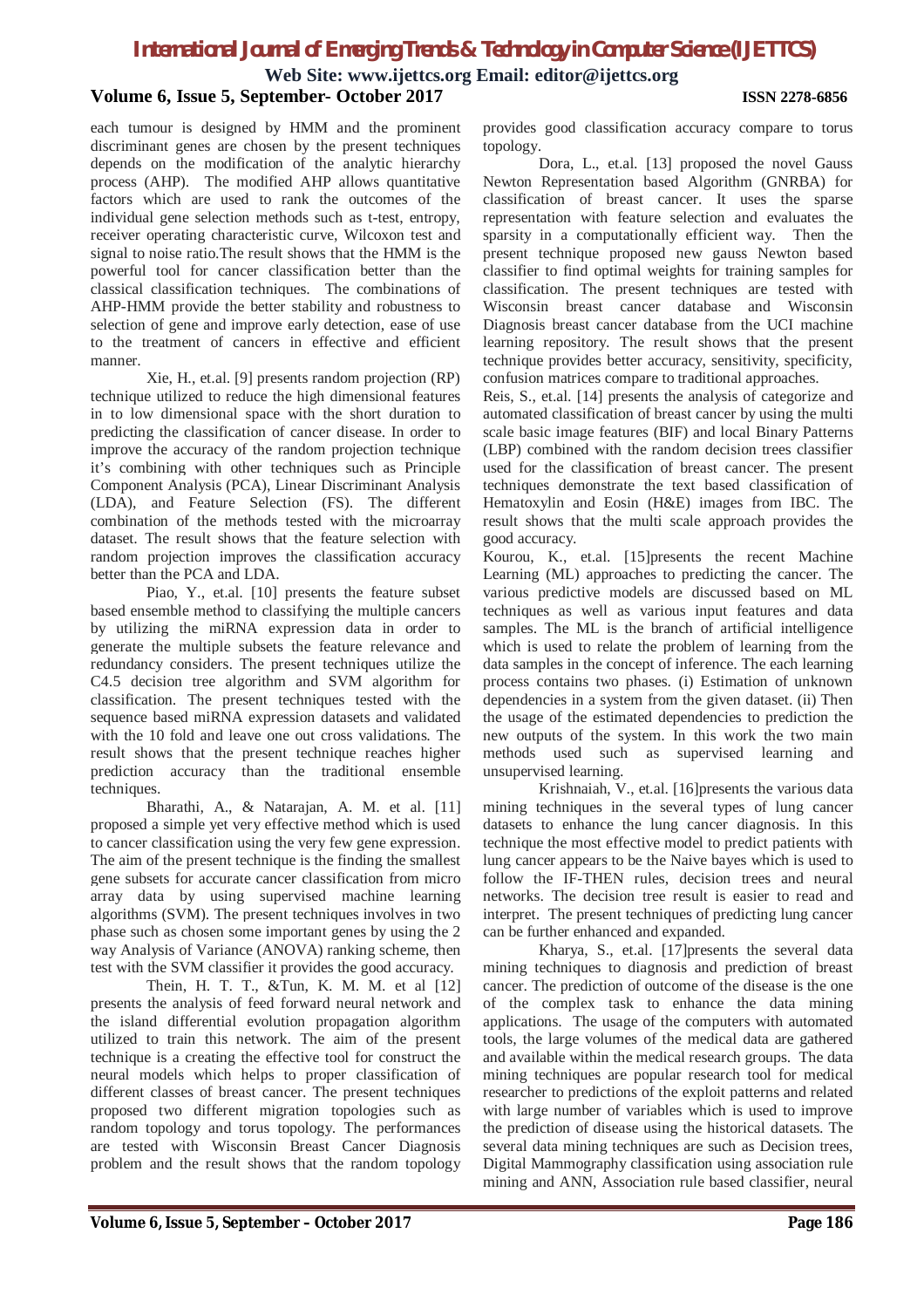## **Web Site: [www.ijettcs.org](http://www.ijettcs.org) Email: [editor@ijettcs.org](mailto:editor@ijettcs.org) Volume 6, Issue 5, September- October 2017 ISSN 2278-6856**

network based classifier system, Naive bayes classifier, support vector machine, logistic regression and Bayesian network. The result shows that the Bayesian network is perform well to predict out Breast Cancer and diagnosis. However the Bayesian networks requires large amount of probability data.

Chaurasia, V., & Pal, S., et,al.[20]presents to analysis the performances of several data mining techniques. The classification of Breast cancer data can be utilized to find out the result of some disease or discover the common nature of cancer disease. The several data mining techniques are used to analyse the cancer disease, the present novel approach used to find out the compare performances of decision tree classifier such as Sequential Minimal Optimization (SMO), K-Nearest Neighbor Classifier, andBest First Tree. The result shows that the performance of SMO provides good result compare to other classifier in terms of accuracy, low error rate and performance.

Agrawal, A., et.al. [23]presents to improve the prediction models for lung cancer using data mining techniques. In present techniques utilizes the ensemble voting of five decision tree based classifiers and Meta classifiers used to find out the lung cancer prediction in terms of accuracy and according to the ROC curve. Additionally the lung cancer outcome calculator was developed by using this present technique. The prediction quality of the technique is calculated by this calculator is very efficient to find out the lung cancer prediction.

## **3. DISCUSSION**

The above survey provides the detailed description of classification of cancer using various data mining techniques as depicted in Table 1.

| s.            | Author                                     | Methods                         | <b>Dataset</b>                                     | Merits                           | <b>Demerits</b>                                                                       | Perform         |
|---------------|--------------------------------------------|---------------------------------|----------------------------------------------------|----------------------------------|---------------------------------------------------------------------------------------|-----------------|
| N             | Name                                       | <b>Used</b>                     | <b>Used</b>                                        |                                  |                                                                                       | ance            |
| $\bf{0}$      |                                            |                                 |                                                    |                                  |                                                                                       |                 |
|               | S.<br>Lavanya, D., & Rani, D. K.<br>$[18]$ | Decision tree classifier (CART) | <b>Breast Cancer</b><br>Datasets                   | Easy to generate rules           | for<br>Need large amounts of memory<br>to store the entire tree<br>deriving the rules | Accuracy=94.72% |
| $\mathcal{L}$ | Ramani, R. G., & Jacob, S. G. [19]         | Hybrid feature selection        | Gene Set Enrichment Analysis database<br>(GSEA db) | Easy to use and improve accuracy | Complexity issue occur                                                                | Accuracy=87%    |

| $\infty$                                                          | $\overline{a}$                                                                      | G                                                         | 5                                                                       |                                                     | 3                                                      |
|-------------------------------------------------------------------|-------------------------------------------------------------------------------------|-----------------------------------------------------------|-------------------------------------------------------------------------|-----------------------------------------------------|--------------------------------------------------------|
| Glaab, E., Bacardit, J., Garibaldi, J. M.,<br>&Krasnogor, N. [27] | M.,<br>Salama, G. I., Abdelhalim,<br>&Zeid, M. A. E. [26]                           | Zheng, B., Yoon, S. W., & Lam, S. S.<br>$[25]$            | Shajahaan, S. S., Shanthi, S.,<br>&ManoChitra, V. [24]                  | Mishra, D., &Sahu, B. [22]                          | Jacob, S. G., &ramani, R. G.<br>$[21]$                 |
| Evolutionary machine learning technique                           | Multi Classifiers                                                                   | Hybrid of K-means and support vector<br>machine algorithm | Decision Tree                                                           | Multiple filter multiple wrapper<br>approach (MFMW) | Random tree and Quinlan's C4.5<br>algorithm            |
| cancer datasets<br>Microarray                                     | Cancer (WBC), Wisconsin<br>DBC)<br>Diagnosis Breast Cancer (WI<br>(Wisconsin Breast | Breast Cancer Wisconsin (Original)<br>Dataset             | cancer dataset<br>Breast                                                | Leukemia Dataset                                    | <b>Breast</b><br>Wisconsin Prognostic<br>Cancer (WPBC) |
| Efficiently work with large scale dataset                         | Work well on both numeric and<br>textual data                                       | Reduce computational time                                 | accuracy<br>improved and reduce problem<br>Classification<br>complexity | Easy to implement                                   | Classification accuracy improve                        |
| Time consuming for training                                       | Computation time complexity<br>occur                                                | Not easy to interpret                                     | relatively<br>is.<br>Training time<br>expensive                         | Slow Execution and Lack of<br>generality            | future<br>for<br>Limited utility<br>enhancement        |
| Accuracy=96.6%                                                    | Accuracy =97.28%                                                                    | Accuracy=97.38%                                           | Accuracy=100%                                                           | Accuracy=100%                                       | Accuracy=100%                                          |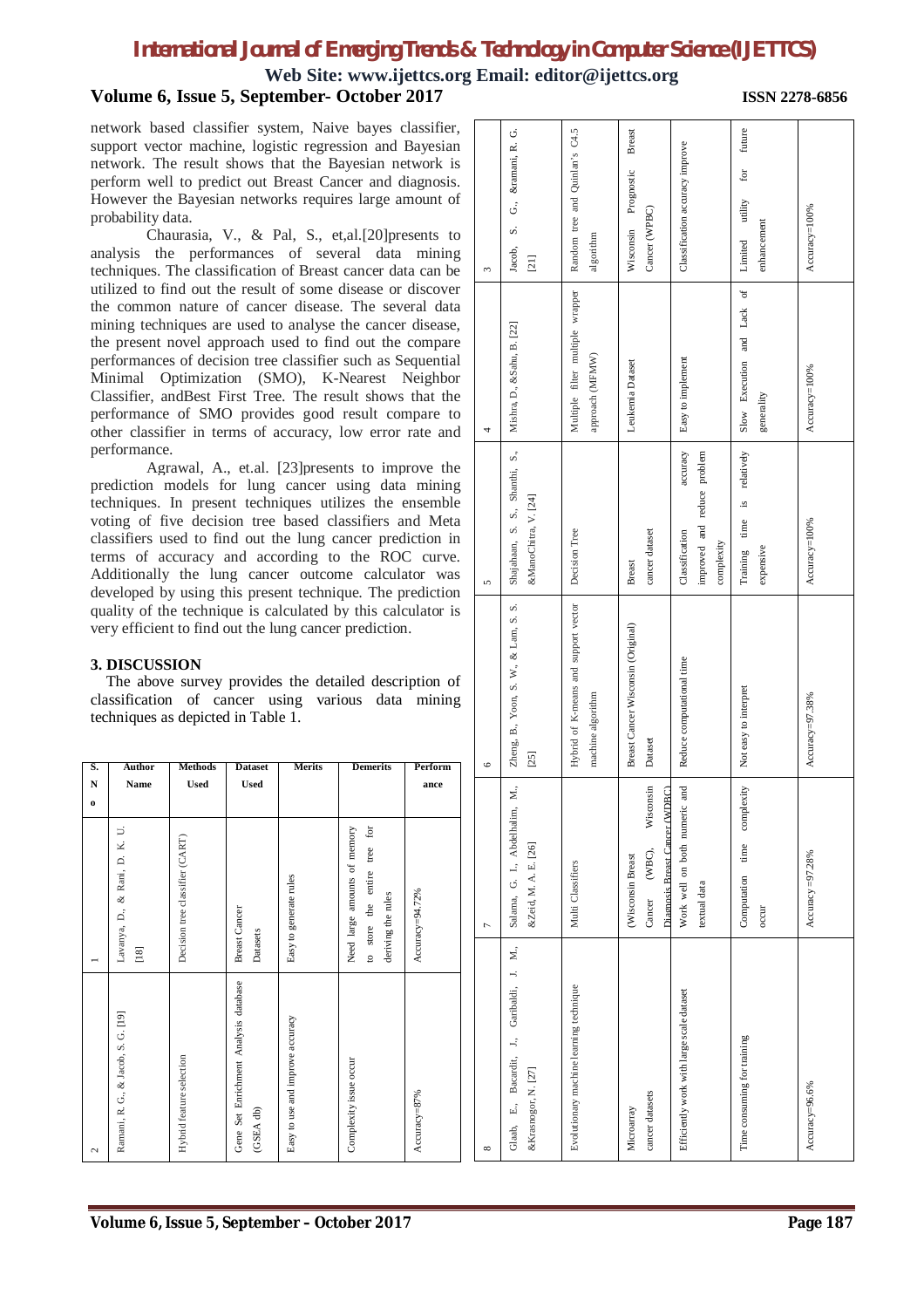**Web Site: [www.ijettcs.org](http://www.ijettcs.org) Email: [editor@ijettcs.org](mailto:editor@ijettcs.org) Volume 6, Issue 5, September- October 2017 ISSN 2278-6856**

|                                                            | $\approx$                                                                 | $\sigma$                                      |
|------------------------------------------------------------|---------------------------------------------------------------------------|-----------------------------------------------|
| Salem, H., Attiya, G., & El-Fishawy, N.<br>$[30]$          | Mandal, S. K. [29]                                                        | Yu, H., Ni, J., Dan, Y., & Xu,<br>S. [28]     |
| New Novel Approach based on gene<br>expression profiles    | Logistic Regression classifier                                            | selection<br>gene<br>algorithm<br>Skewed      |
| gene expressions datasets<br>Microarray                    | <b>Breast</b><br>Cancer (WDBC) dataset<br>Wisconsin Diagnosis             | Gene expression datasets                      |
| Improve the classification accuracy                        | Reduce time complexity                                                    | Handle both linear and non<br>linear data     |
| Time complexity                                            | $\overline{a}$<br>based<br>number of outlier in data<br>Š.<br>Performance | quite time<br>Decision rules is<br>consuming. |
| Sensitivity =99.78%<br>Specificity =97.3%<br>Accuracy=100% | Accuracy=97.90%                                                           | Accuracy=100%<br>G-Mean=100%                  |

## **4. CONCLUSION**

In this survey the several data mining techniques have been discussed in classification of cancer disease prediction. The several data mining techniques such as Artificial Neural Network (ANN), Ensemble gene selection methods, pattern recognition, Learning Hidden Markov Models, random projection (RP), Ensemble Method, SVM classifier, Random Topology, Novel Gauss Newton Representation, Machine Learning, Decision tree, Sequential Minimal Optimization, Multiple filter multiple wrapper approach and Skewed gene selection algorithm etc used in the literatures and these methods have both merits and demerits. According to the biomedical domain the information gain and genetic algorithm methodology have efficiently used for classification of cancer by using gene expression data. Initially the information gain is used for selects the significant features from the input patterns. Then the selected features are reduced by using the genetic algorithm (GA). The genetic algorithm has several major advantages such as does not need any mathematical requirements, the ergodicity of evolution operators makes GA very effective at performing the global search and the GA provides the great flexibility to hybridize with domain depend heuristics to make the efficient implementation for the specific problems. Then the information gain also has several advantages like it is used to reduce a bias towards multi valued attributes by taking the number of attributes with a large number of distinct values. Finally the gene expression profiles are utilizing to classify the human cancer disease chosen to improve the prediction of cancer classification. Further the research work can be extended to implement the hybrid or new classification algorithm to

classify gene expression dataset for better accuracy and prediction.

### **References**

- [1]Reena, G. (2011),"A survey of human cancer classification using micro array data", International Journal of Computer Technology and Applications, 2(5).
- [2]Ismaeel, A. G., & Mikhail, D. Y. (2016),"Effective data mining technique for classification cancers via mutations in gene using neural network", arXiv preprint arXiv:1608.02888.
- [3]Nilashi, M., Ibrahim, O., Ahmadi, H., &Shahmoradi, L. (2017), "A knowledge-based system for breast cancer classification using fuzzy logic method", Telematics and Informatics, 34(4), 133-144.
- [4]Mahapatra, R., Majhi, B., & Rout, M. (2012),"Reduced feature based efficient cancer classification using single layer neural network", Procedia Technology, 6, 180-187.
- [5]Elyasigomari, V., Lee, D. A., Screen, H. R., & Shaheed, M. H. (2017)," Development of a two-stage gene selection method that incorporates a novel hybrid approach using the cuckoo optimization algorithm and harmony search for cancer classification", Journal of Biomedical Informatics, 67, 11-20.
- [6]Liu, H., Liu, L., & Zhang, H. (2010), "Ensemble gene selection for cancer classification", Pattern Recognition, 43(8), 2763-2772.
- [7]Jeleń, Ł., Krzyżak, A., Fevens, T., &Jeleń, M. (2016), "Influence of feature set reduction on breast cancer malignancy classification of fine needle aspiration biopsies", Computers in biology and medicine, 79, 80- 91.
- [8]Nguyen, T., Khosravi, A., Creighton, D., &Nahavandi, S. (2015), "Hidden Markov models for cancer classification using gene expression profiles", Information Sciences, 316, 293-307.
- [9]Xie, H., Li, J., Zhang, Q., & Wang, Y. (2016), "Comparison among dimensionality reduction techniques based on Random Projection for cancer<br>classification". Computational biology and Computational biology and chemistry, 65, 165-172.
- [10]Piao, Y.,Piao, M., &Ryu, K. H. (2017), "Multiclass cancer classification using a feature subset-based ensemble from microRNA expression profiles", Computers in biology and medicine, 80, 39-44.
- [11]Bharathi, A., & Natarajan, A. M. (2010), "Cancer Classification of Bioinformatics data using ANOVA", International journal of computer theory and engineering, 2(3), 369.
- [12]Thein, H. T. T., &Tun, K. M. M. (2015), "An approach for breast cancer diagnosis classification using neural network", Advanced Computing, 6(1), 1.
- [13]Dora, L., Agrawal, S., Panda, R., & Abraham, A. (2017), "Optimal breast cancer classification using Gauss–Newton representation based algorithm", Expert Systems with Applications, 85(1), 134-145.
- [14]Reis, S., Gazinska, P., Hipwell, J., Mertzanidou, T., Naidoo, K., Williams, N., ...& Hawkes, D. J. (2017),